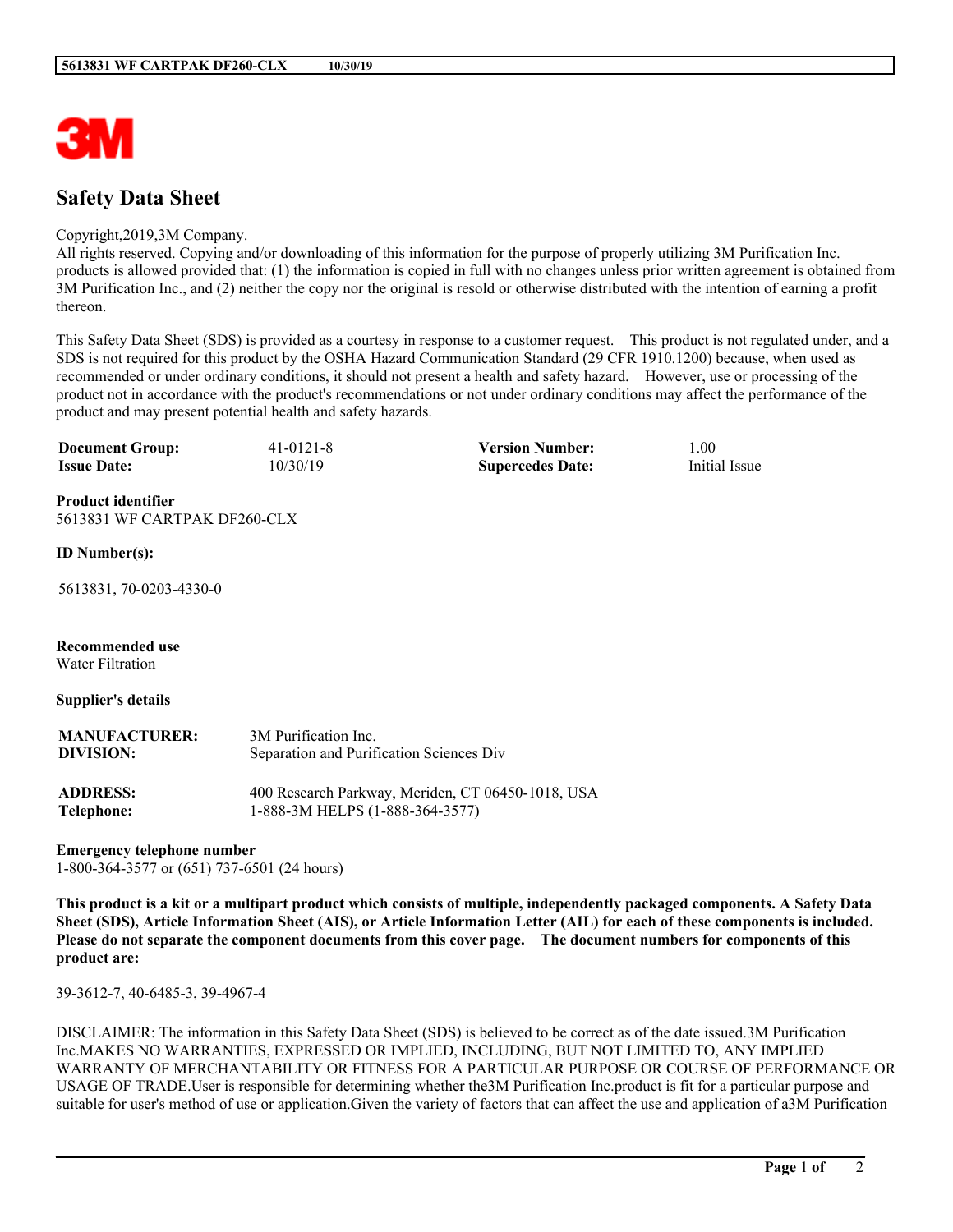Inc.product, some of which are uniquely within the user's knowledge and control,it is essential that the user evaluate the3M Purification Inc.product to determine whether it is fit for a particular purpose and suitable for user's method of use or application.

3M Purification Inc.provides information in electronic form as a service to its customers. Due to the remote possibility that electronic transfer may have resulted in errors, omissions or alterations in this information,3M Purification Inc.makes no representations as to its completeness or accuracy. In addition, information obtained from a database may not be as current as the information in the SDS available directly from3M Purification Inc.

**\_\_\_\_\_\_\_\_\_\_\_\_\_\_\_\_\_\_\_\_\_\_\_\_\_\_\_\_\_\_\_\_\_\_\_\_\_\_\_\_\_\_\_\_\_\_\_\_\_\_\_\_\_\_\_\_\_\_\_\_\_\_\_\_\_\_\_\_\_\_\_\_\_\_\_\_\_\_\_\_\_\_\_\_\_\_\_\_\_\_\_\_\_\_\_\_\_\_\_\_\_\_\_\_**

#### **3M Purification Inc. USA SDSs are available at www.3M.com**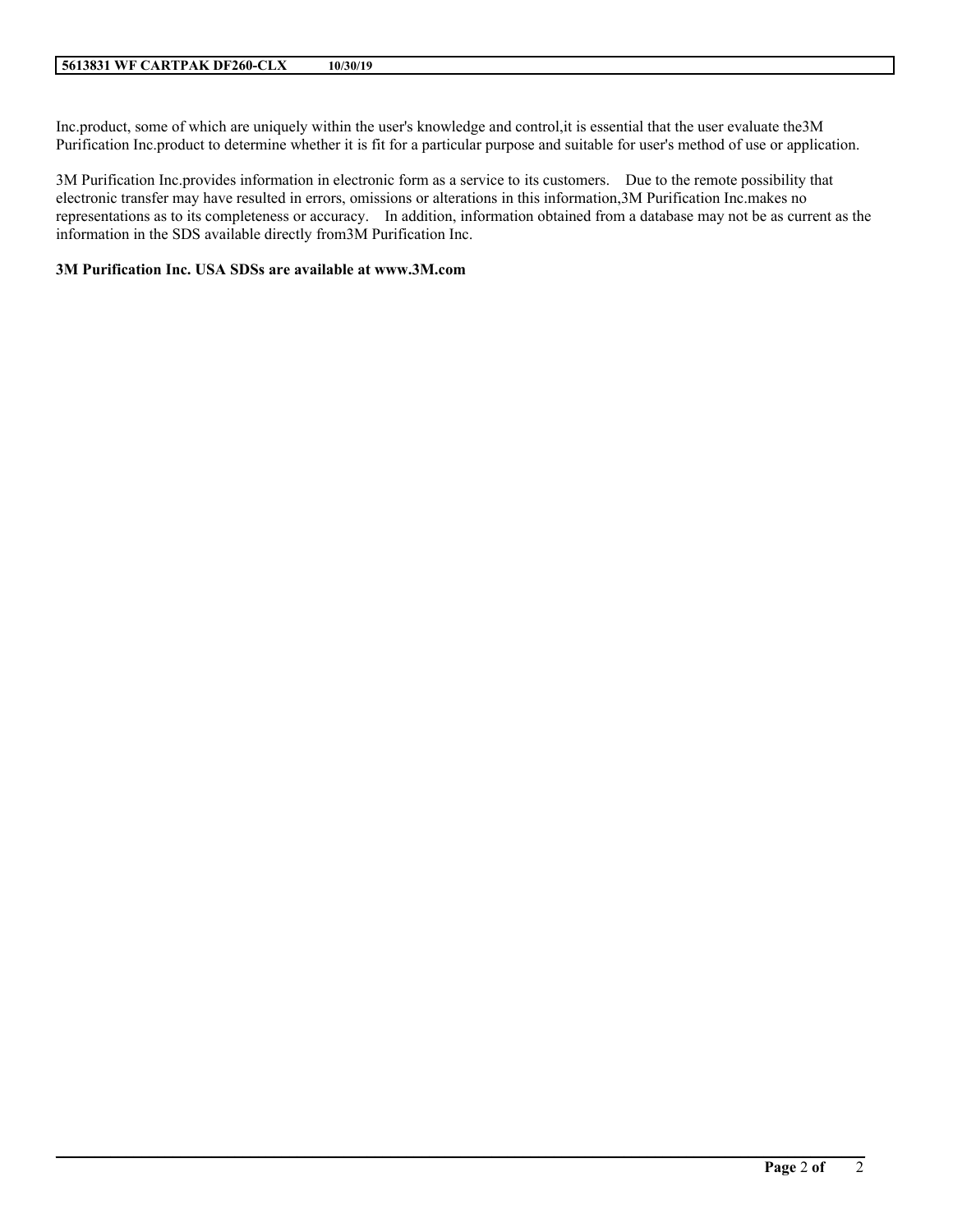

# **Article Information Sheet**

Copyright,2022, 3M Purification Inc.

All rights reserved. Copying and/or downloading of this information for the purpose of properly utilizing 3M Purification Inc. products is allowed provided that: (1) the information is copied in full with no changes unless prior written agreement is obtained from 3M Purification Inc., and (2) neither the copy nor the original is resold or otherwise distributed with the intention of earning a profit thereon.

This Article Information Sheet is provided as a courtesy in response to a customer request. A Safety Data Sheet (SDS) has not been prepared for these product(s) because they are articles. Articles are not subject to the Occupational Safety and Health Administration's Hazard Communication Standard (29 CFR 1910.1200(b)(6)(v)). As defined in this standard: "Article" means a manufactured item other than a fluid or particle: (i) which is formed to a specific shape or design during manufacture; (ii) which has end use function(s) dependent in whole or in part upon its shape or design during end use; and (iii) which under normal conditions of use does not release more than very small quantities, e.g., minute or trace amounts of a hazardous chemical, and does not pose a physical hazard or health risk to employees.

| <b>Document Group:</b> | 40-6485-3 | <b>Version Number:</b>  | 1.07     |
|------------------------|-----------|-------------------------|----------|
| <b>Issue Date:</b>     | 03/14/22  | <b>Supercedes Date:</b> | 02/28/22 |

# **SECTION 1: Identification**

# **1.1. Product identifier**

HF60-CLX, HF90-CLX

#### **Product Identification Numbers** 5637210, 5637301, 70-0203-4262-5, 70-0203-4268-2 7100271883, 7100271759

**1.2. Recommended use and restrictions on use**

#### **Recommended use** Water Filtration

**1.3. Supplier's details**

| 1.3. Supplier S actails |                                                   |
|-------------------------|---------------------------------------------------|
| <b>MANUFACTURER:</b>    | 3M Purification Inc.                              |
| DIVISION:               | Separation and Purification Sciences Div          |
| <b>ADDRESS:</b>         | 400 Research Parkway, Meriden, CT 06450-1018, USA |
| Telephone:              | 1-888-3M HELPS (1-888-364-3577)                   |
|                         |                                                   |

#### **1.4. Emergency telephone number** 1-800-364-3577 or (651) 737-6501 (24 hours)

### **SECTION 2: Hazard identification**

This product is exempt from hazard classification according to OSHA Hazard Communication Standard, 29 CFR 1910.1200.

 $\mathcal{L}_\mathcal{L} = \mathcal{L}_\mathcal{L} = \mathcal{L}_\mathcal{L} = \mathcal{L}_\mathcal{L} = \mathcal{L}_\mathcal{L} = \mathcal{L}_\mathcal{L} = \mathcal{L}_\mathcal{L} = \mathcal{L}_\mathcal{L} = \mathcal{L}_\mathcal{L} = \mathcal{L}_\mathcal{L} = \mathcal{L}_\mathcal{L} = \mathcal{L}_\mathcal{L} = \mathcal{L}_\mathcal{L} = \mathcal{L}_\mathcal{L} = \mathcal{L}_\mathcal{L} = \mathcal{L}_\mathcal{L} = \mathcal{L}_\mathcal{L}$ 

# **SECTION 3: Composition/information on ingredients**

**Ingredient C.A.S.** No.  $\begin{bmatrix} \phi & \phi \end{bmatrix}$  by Wt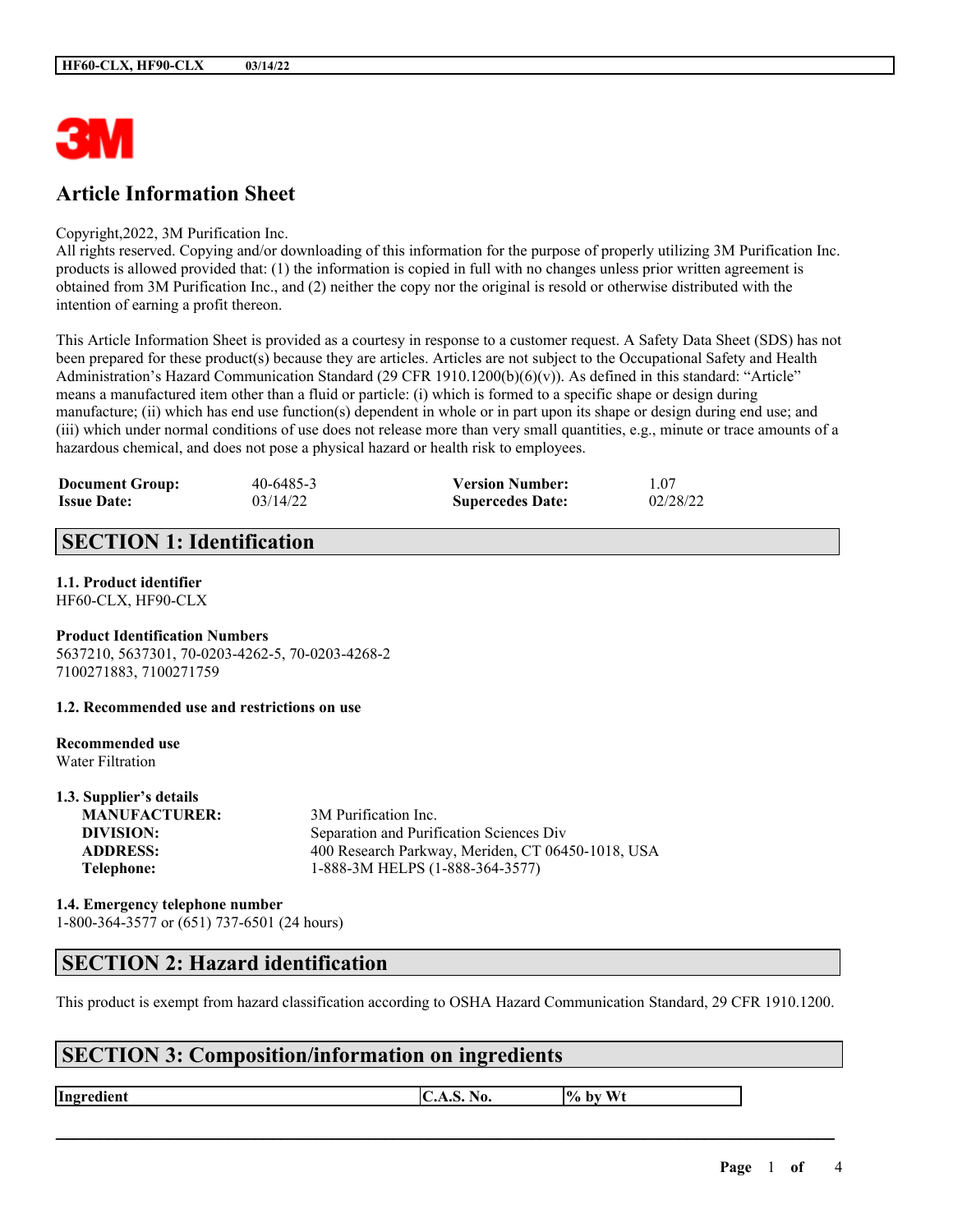| Glass Filled Polypropylene Parts - Sump, Cover, and End Mixture |               | $45 - 55$      |
|-----------------------------------------------------------------|---------------|----------------|
| Cap                                                             |               |                |
| Carbon Block                                                    | Trade Secret* | $35 - 45$      |
| Nylon Membrane                                                  | Mixture       | $3 -$          |
| Adhesive                                                        | Mixture       | $0.1 - 5$      |
| Polypropylene Parts - End Cap, Webbing, and Wraps               | Trade Secret* | $\overline{a}$ |
| ABS O-Rings                                                     | Trade Secret* | < 1            |
| <b>EPDM O-Rings</b>                                             | Trade Secret* |                |

\*The specific chemical identity and/or exact percentage (concentration) of this composition has been withheld as a trade secret.

### **SECTION 4: First aid measures**

#### **4.1. Description of first aid measures**

**Inhalation:** No need for first aid is anticipated.

**Skin Contact:** No need for first aid is anticipated.

**Eye Contact:** No need for first aid is anticipated.

#### **If Swallowed:**

No need for first aid is anticipated.

### **SECTION 5: Fire-fighting measures**

In case of fire: Use a fire fighting agent suitable for ordinary combustible material such as water or foam.

### **SECTION 6: Accidental release measures**

**6.1. Personal precautions, protective equipment and emergency procedures** Not applicable.

#### **6.2. Environmental precautions**

Not applicable.

**6.3. Methods and material for containment and cleaning up**

Not applicable.

### **SECTION 7: Handling and storage**

#### **7.1. Precautions for safe handling**

This product is considered to be an article which does not release or otherwise result in exposure to a hazardous chemical under normal use conditions.

 $\mathcal{L}_\mathcal{L} = \mathcal{L}_\mathcal{L} = \mathcal{L}_\mathcal{L} = \mathcal{L}_\mathcal{L} = \mathcal{L}_\mathcal{L} = \mathcal{L}_\mathcal{L} = \mathcal{L}_\mathcal{L} = \mathcal{L}_\mathcal{L} = \mathcal{L}_\mathcal{L} = \mathcal{L}_\mathcal{L} = \mathcal{L}_\mathcal{L} = \mathcal{L}_\mathcal{L} = \mathcal{L}_\mathcal{L} = \mathcal{L}_\mathcal{L} = \mathcal{L}_\mathcal{L} = \mathcal{L}_\mathcal{L} = \mathcal{L}_\mathcal{L}$ 

#### **7.2. Conditions for safe storage including any incompatibilities**

No special storage requirements.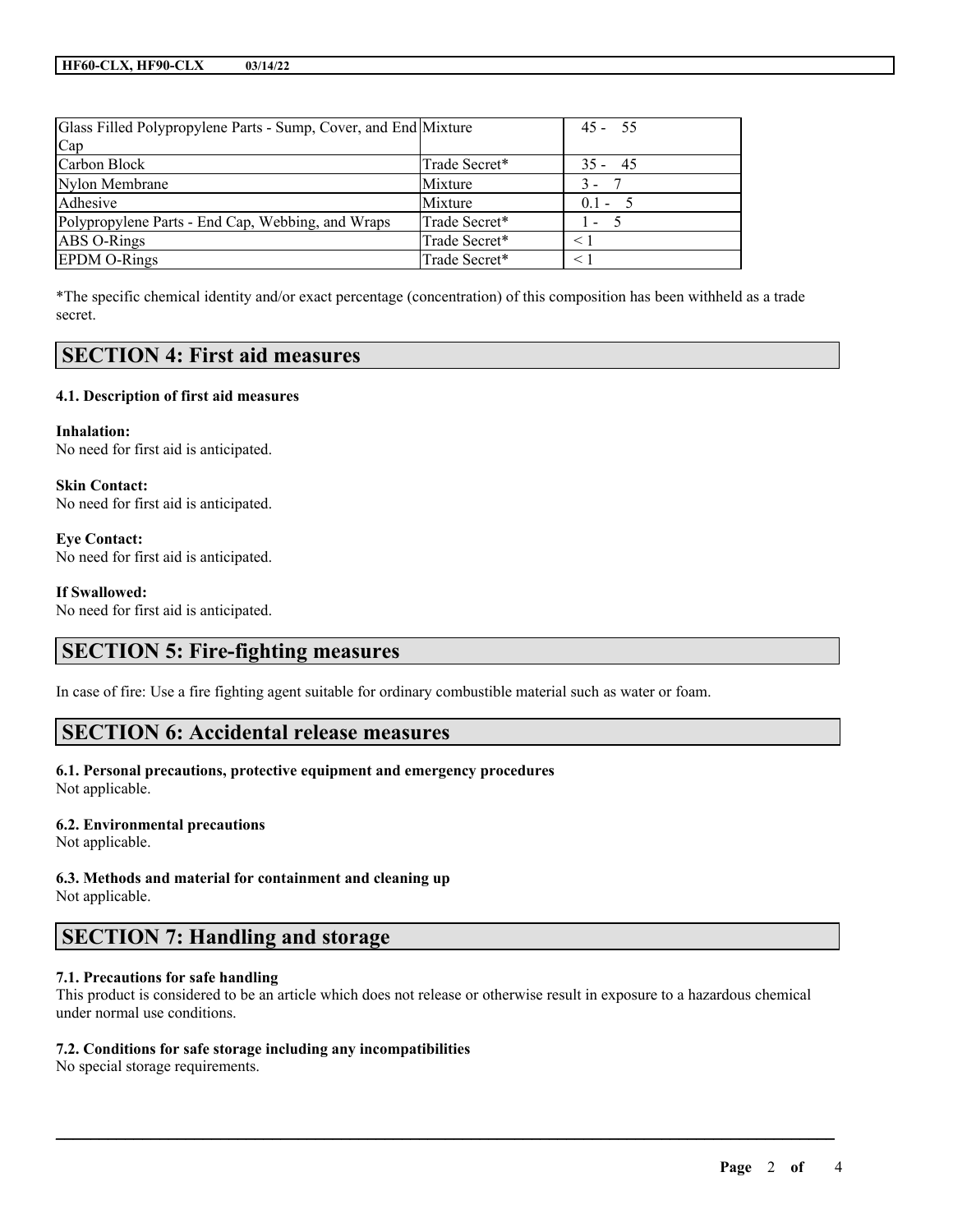# **SECTION 8: Exposure controls/personal protection**

This product is considered to be an article which does not release or otherwise result in exposure to a hazardous chemical under normal use conditions. No engineering controls or personal protective equipment (PPE) are necessary.

### **SECTION 9: Physical and chemical properties**

#### **9.1. Information on basic physical and chemical properties**

| Appearance                             |                   |
|----------------------------------------|-------------------|
| <b>Physical state</b>                  | Solid             |
| Color                                  | White             |
| Odor                                   | Odorless          |
| <b>Odor threshold</b>                  | No Data Available |
| pН                                     | Not Applicable    |
| <b>Melting point</b>                   | No Data Available |
| <b>Boiling Point</b>                   | Not Applicable    |
| <b>Flash Point</b>                     | Not Applicable    |
| <b>Evaporation rate</b>                | Not Applicable    |
| <b>Flammability (solid, gas)</b>       | Not Available     |
| <b>Flammable Limits(LEL)</b>           | Not Applicable    |
| <b>Flammable Limits(UEL)</b>           | Not Applicable    |
| <b>Vapor Pressure</b>                  | Not Applicable    |
| <b>Vapor Density</b>                   | Not Applicable    |
| <b>Density</b>                         | No Data Available |
| <b>Specific Gravity</b>                | No Data Available |
| <b>Solubility In Water</b>             | Not Applicable    |
| Solubility- non-water                  | No Data Available |
| Partition coefficient: n-octanol/water | Not Applicable    |
| <b>Autoignition temperature</b>        | Not Applicable    |
| <b>Decomposition temperature</b>       | No Data Available |
| <b>Viscosity</b>                       | Not Applicable    |

### **SECTION 10: Stability and reactivity**

This material is considered to be non reactive under normal use conditions.

# **SECTION 11: Toxicological information**

**Inhalation:** No health effects are expected

**Skin Contact:** No health effects are expected

**Eye Contact:** No health effects are expected

**Ingestion:** No health effects are expected

#### **Additional Information:**

This product, when used under reasonable conditions and in accordance with the directions for use, should not present a

 $\mathcal{L}_\mathcal{L} = \mathcal{L}_\mathcal{L} = \mathcal{L}_\mathcal{L} = \mathcal{L}_\mathcal{L} = \mathcal{L}_\mathcal{L} = \mathcal{L}_\mathcal{L} = \mathcal{L}_\mathcal{L} = \mathcal{L}_\mathcal{L} = \mathcal{L}_\mathcal{L} = \mathcal{L}_\mathcal{L} = \mathcal{L}_\mathcal{L} = \mathcal{L}_\mathcal{L} = \mathcal{L}_\mathcal{L} = \mathcal{L}_\mathcal{L} = \mathcal{L}_\mathcal{L} = \mathcal{L}_\mathcal{L} = \mathcal{L}_\mathcal{L}$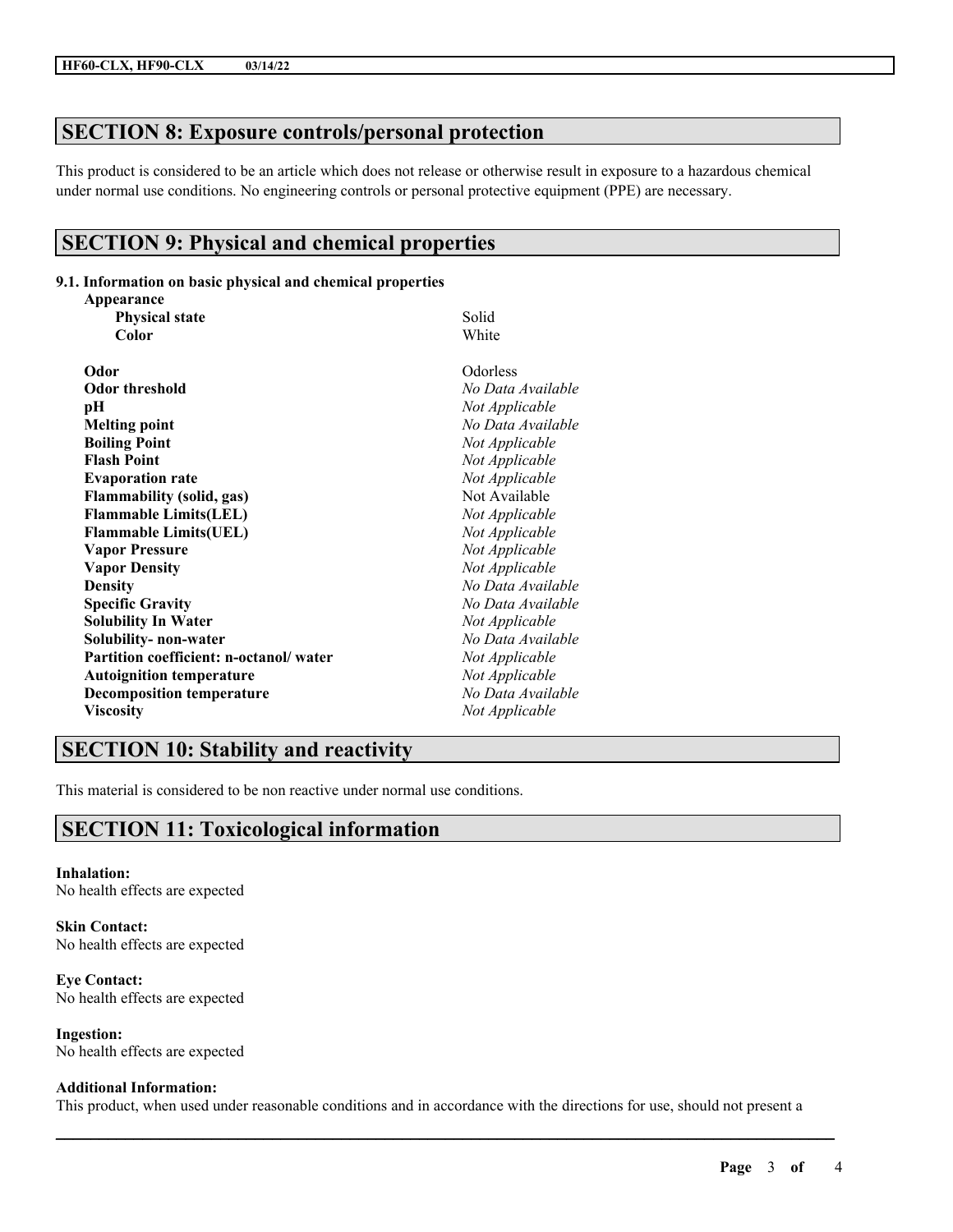health hazard. However, use or processing of the product in a manner not in accordance with the product's directions for use may affect the performance of the product and may present potential health and safety hazards.

### **SECTION 12: Ecological information**

This article is expected to present a low environmental risk either because use and disposal are unlikely to result in a significant release of components to the environment or because those components that may be released are expected to have insignificant environmental impact.

### **SECTION 13: Disposal considerations**

Dispose of contents/container in accordance with the local/regional/national/international regulations.

### **SECTION 14: Transport Information**

Please contact the emergency numbers listed on the first page of the SDS for Transportation Information for this material.

### **SECTION 15: Regulatory information**

#### **Chemical Inventories**

This product is an article as defined by TSCA regulations, and is exempt from TSCA Inventory requirements.

### **SECTION 16: Other information**

| <b>Document Group:</b> | 40-6485-3 | <b>Version Number:</b>  | 1.07     |
|------------------------|-----------|-------------------------|----------|
| <b>Issue Date:</b>     | 03/14/22  | <b>Supercedes Date:</b> | 02/28/22 |

DISCLAIMER: The information in this Article Information Sheet (AIS) is believed to be correct as of the date issued. 3M Purification Inc. MAKES NO WARRANTIES, EXPRESSED OR IMPLIED, INCLUDING, BUT NOT LIMITED TO, ANY IMPLIED WARRANTY OF MERCHANTABILITY OR FITNESS FOR A PARTICULAR PURPOSE OR COURSE OF PERFORMANCE OR USAGE OF TRADE. User is responsible for determining whether the 3M Purification Inc. product is fit for a particular purpose and suitable for user's method of use or application. Given the variety of factors that can affect the use and application of a 3M Purification Inc. product, some of which are uniquely within the user's knowledge and control, it is essential that the user evaluate the 3M Purification Inc. product to determine whether it is fit for a particular purpose and suitable for user's method of use or application.

3M Purification Inc. provides information in electronic form as a service to its customers. Due to the remote possibility that electronic transfer may have resulted in errors, omissions or alterations in this information, 3M Purification Inc. makes no representations as to its completeness or accuracy. In addition, information obtained from a database may not be as current as the information in the AIS available directly from 3M Purification Inc.

 $\mathcal{L}_\mathcal{L} = \mathcal{L}_\mathcal{L} = \mathcal{L}_\mathcal{L} = \mathcal{L}_\mathcal{L} = \mathcal{L}_\mathcal{L} = \mathcal{L}_\mathcal{L} = \mathcal{L}_\mathcal{L} = \mathcal{L}_\mathcal{L} = \mathcal{L}_\mathcal{L} = \mathcal{L}_\mathcal{L} = \mathcal{L}_\mathcal{L} = \mathcal{L}_\mathcal{L} = \mathcal{L}_\mathcal{L} = \mathcal{L}_\mathcal{L} = \mathcal{L}_\mathcal{L} = \mathcal{L}_\mathcal{L} = \mathcal{L}_\mathcal{L}$ 

#### **3M Purification Inc. USA AISs are available at www.3M.com**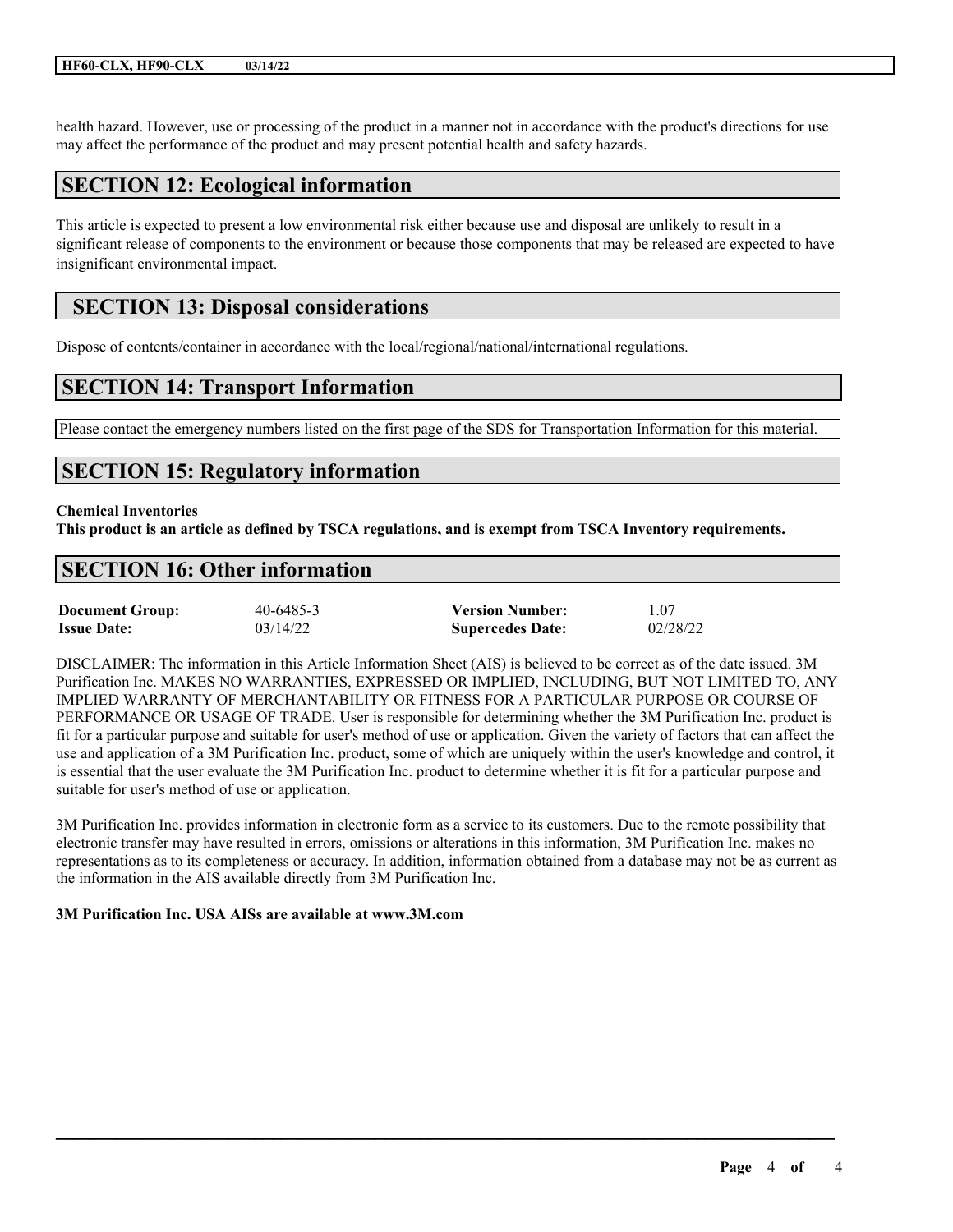

# **Article Information Sheet**

#### Copyright,2022, 3M Purification Inc.

All rights reserved. Copying and/or downloading of this information for the purpose of properly utilizing 3M Purification Inc. products is allowed provided that: (1) the information is copied in full with no changes unless prior written agreement is obtained from 3M Purification Inc., and (2) neither the copy nor the original is resold or otherwise distributed with the intention of earning a profit thereon.

This Article Information Sheet is provided as a courtesy in response to a customer request. A Safety Data Sheet (SDS) has not been prepared for these product(s) because they are articles. Articles are not subject to the Occupational Safety and Health Administration's Hazard Communication Standard (29 CFR 1910.1200(b)(6)(v)). As defined in this standard: "Article" means a manufactured item other than a fluid or particle: (i) which is formed to a specific shape or design during manufacture; (ii) which has end use function(s) dependent in whole or in part upon its shape or design during end use; and (iii) which under normal conditions of use does not release more than very small quantities, e.g., minute or trace amounts of a hazardous chemical, and does not pose a physical hazard or health risk to employees.

| <b>Document Group:</b> | 39-4967-4 | <b>Version Number:</b>  | 4.06     |
|------------------------|-----------|-------------------------|----------|
| <b>Issue Date:</b>     | 04/12/22  | <b>Supercedes Date:</b> | 03/03/22 |

### **SECTION 1: Identification**

#### **1.1. Product identifier**

3M(TM) High Flow Carbonless Series Water Filter Cartridges - HF40-S-SR, HF60-S-SR, HF60-S-SR5, HF90-S-SR, HF90- S-SR5

#### **Product Identification Numbers**

5617103, 5617105, 5617107, 5637115, 5637209, 5637226, 5637309, 5637310, 70-0200-2076-7, 70-0200-2077-5, 70-0202- 6854-9, 70-0203-4261-7, 70-0203-4276-5, 70-0203-4277-3, 70-0203-5304-4, 70-0203-5305-1 7100045317, 7100053657, 7100090103, 7100231283, 7100231507, 7100231506, 7100231284, 7100230268

#### **1.2. Recommended use and restrictions on use**

**Recommended use** Water Filtration

**1.3. Supplier's details MANUFACTURER:** 3M Purification Inc. **DIVISION:** Separation and Purification Sciences Div **ADDRESS:** 400 Research Parkway, Meriden, CT 06450-1018, USA **Telephone:** 1-888-3M HELPS (1-888-364-3577)

**1.4. Emergency telephone number** 1-800-364-3577 or (651) 737-6501 (24 hours)

### **SECTION 2: Hazard identification**

This product is exempt from hazard classification according to OSHA Hazard Communication Standard, 29 CFR 1910.1200.

 $\mathcal{L}_\mathcal{L} = \mathcal{L}_\mathcal{L} = \mathcal{L}_\mathcal{L} = \mathcal{L}_\mathcal{L} = \mathcal{L}_\mathcal{L} = \mathcal{L}_\mathcal{L} = \mathcal{L}_\mathcal{L} = \mathcal{L}_\mathcal{L} = \mathcal{L}_\mathcal{L} = \mathcal{L}_\mathcal{L} = \mathcal{L}_\mathcal{L} = \mathcal{L}_\mathcal{L} = \mathcal{L}_\mathcal{L} = \mathcal{L}_\mathcal{L} = \mathcal{L}_\mathcal{L} = \mathcal{L}_\mathcal{L} = \mathcal{L}_\mathcal{L}$ 

### **SECTION 3: Composition/information on ingredients**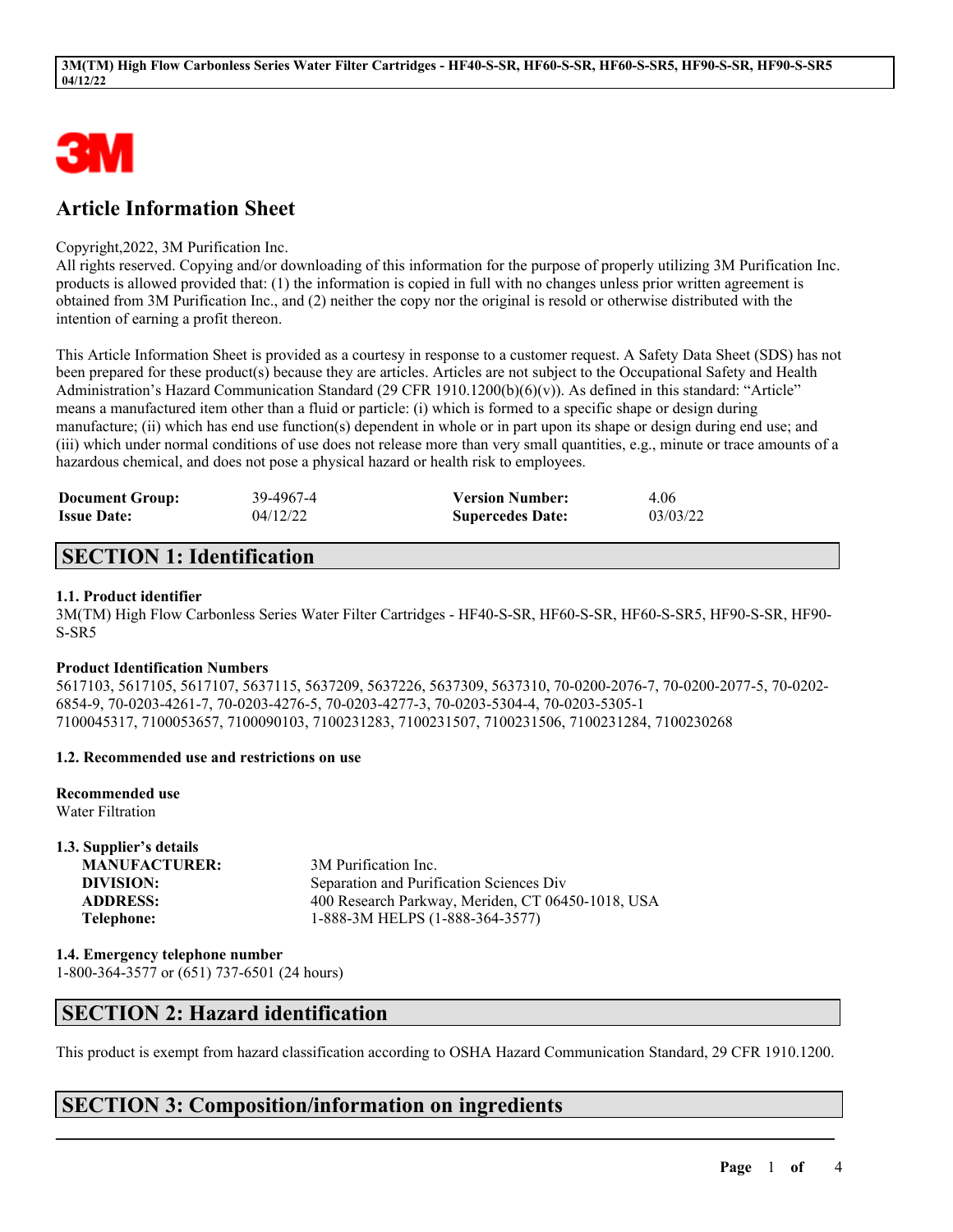**3M(TM) High Flow Carbonless Series Water Filter Cartridges - HF40-S-SR, HF60-S-SR, HF60-S-SR5, HF90-S-SR, HF90-S-SR5 04/12/22**

| Ingredient                                                      | C.A.S. No.    | $\%$ by Wt    |
|-----------------------------------------------------------------|---------------|---------------|
| Glass Filled Polypropylene Parts - Sump, Cover, and End Mixture |               | $70 - 80$     |
| Cap                                                             |               |               |
| Nylon Membrane                                                  | Mixture       | $5 - 15$      |
| Scale Inhibitor                                                 | Mixture       | - 10<br>$5 -$ |
| Polypropylene Parts - End Cap, Webbing, Wrap, and               | Trade Secret* | $5 - 10$      |
| Core                                                            |               |               |
| Adhesive                                                        | Mixture       | $\mathbf{I}$  |
| O-Rings                                                         | Trade Secret* | $\leq 1$      |

\*The specific chemical identity and/or exact percentage (concentration) of this composition has been withheld as a trade secret.

#### **SECTION 4: First aid measures**

#### **4.1. Description of first aid measures**

**Inhalation:** No need for first aid is anticipated.

**Skin Contact:** No need for first aid is anticipated.

**Eye Contact:** No need for first aid is anticipated.

#### **If Swallowed:**

No need for first aid is anticipated.

### **SECTION 5: Fire-fighting measures**

In case of fire: Use a fire fighting agent suitable for ordinary combustible material such as water or foam.

### **SECTION 6: Accidental release measures**

**6.1. Personal precautions, protective equipment and emergency procedures** Not applicable.

**6.2. Environmental precautions** Not applicable.

**6.3. Methods and material for containment and cleaning up** Not applicable.

### **SECTION 7: Handling and storage**

#### **7.1. Precautions for safe handling**

This product is considered to be an article which does not release or otherwise result in exposure to a hazardous chemical under normal use conditions.

 $\mathcal{L}_\mathcal{L} = \mathcal{L}_\mathcal{L} = \mathcal{L}_\mathcal{L} = \mathcal{L}_\mathcal{L} = \mathcal{L}_\mathcal{L} = \mathcal{L}_\mathcal{L} = \mathcal{L}_\mathcal{L} = \mathcal{L}_\mathcal{L} = \mathcal{L}_\mathcal{L} = \mathcal{L}_\mathcal{L} = \mathcal{L}_\mathcal{L} = \mathcal{L}_\mathcal{L} = \mathcal{L}_\mathcal{L} = \mathcal{L}_\mathcal{L} = \mathcal{L}_\mathcal{L} = \mathcal{L}_\mathcal{L} = \mathcal{L}_\mathcal{L}$ 

#### **7.2. Conditions for safe storage including any incompatibilities**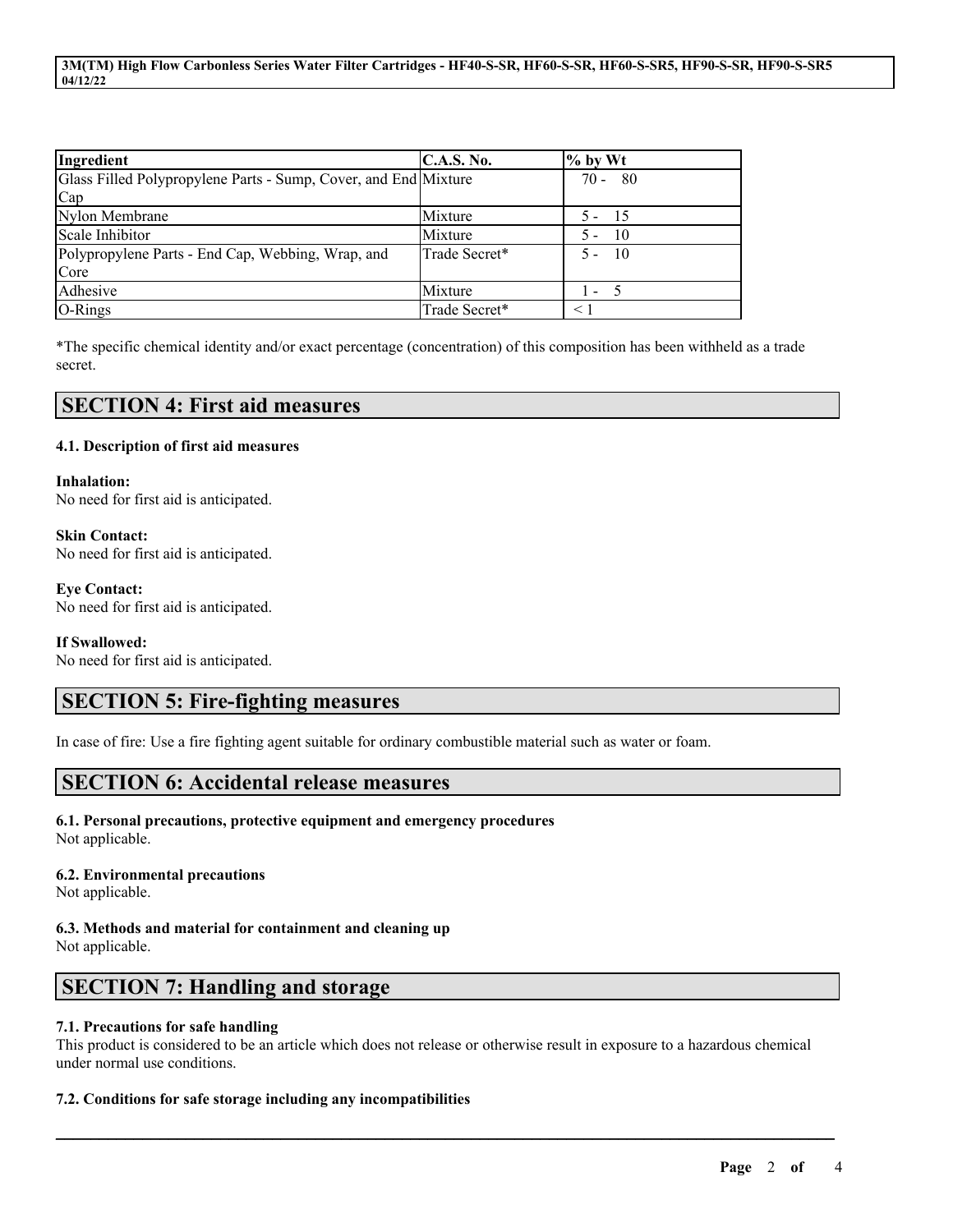No special storage requirements.

# **SECTION 8: Exposure controls/personal protection**

This product is considered to be an article which does not release or otherwise result in exposure to a hazardous chemical under normal use conditions. No engineering controls or personal protective equipment (PPE) are necessary.

 $\mathcal{L}_\mathcal{L} = \mathcal{L}_\mathcal{L} = \mathcal{L}_\mathcal{L} = \mathcal{L}_\mathcal{L} = \mathcal{L}_\mathcal{L} = \mathcal{L}_\mathcal{L} = \mathcal{L}_\mathcal{L} = \mathcal{L}_\mathcal{L} = \mathcal{L}_\mathcal{L} = \mathcal{L}_\mathcal{L} = \mathcal{L}_\mathcal{L} = \mathcal{L}_\mathcal{L} = \mathcal{L}_\mathcal{L} = \mathcal{L}_\mathcal{L} = \mathcal{L}_\mathcal{L} = \mathcal{L}_\mathcal{L} = \mathcal{L}_\mathcal{L}$ 

### **SECTION 9: Physical and chemical properties**

#### **9.1. Information on basic physical and chemical properties Appearance**

| <b>Physical state</b>                  | Solid             |
|----------------------------------------|-------------------|
| Color                                  | White             |
|                                        |                   |
| Odor                                   | Odorless          |
| <b>Odor threshold</b>                  | Not Applicable    |
| рH                                     | Not Applicable    |
| <b>Melting point</b>                   | No Data Available |
| <b>Boiling Point</b>                   | Not Applicable    |
| <b>Flash Point</b>                     | Not Applicable    |
| <b>Evaporation rate</b>                | Not Applicable    |
| <b>Flammability (solid, gas)</b>       | Not Available     |
| <b>Flammable Limits(LEL)</b>           | No Data Available |
| <b>Flammable Limits(UEL)</b>           | No Data Available |
| <b>Vapor Pressure</b>                  | Not Applicable    |
| <b>Vapor Density</b>                   | Not Applicable    |
| <b>Density</b>                         | No Data Available |
| <b>Specific Gravity</b>                | No Data Available |
| <b>Solubility In Water</b>             | Not Applicable    |
| Solubility- non-water                  | Not Applicable    |
| Partition coefficient: n-octanol/water | Not Applicable    |
| <b>Autoignition temperature</b>        | Not Applicable    |
| <b>Decomposition temperature</b>       | No Data Available |
| <b>Viscosity</b>                       | Not Applicable    |
|                                        |                   |

# **SECTION 10: Stability and reactivity**

This material is considered to be non reactive under normal use conditions.

### **SECTION 11: Toxicological information**

**Inhalation:** No health effects are expected

**Skin Contact:** No health effects are expected

**Eye Contact:** No health effects are expected

**Ingestion:**

No health effects are expected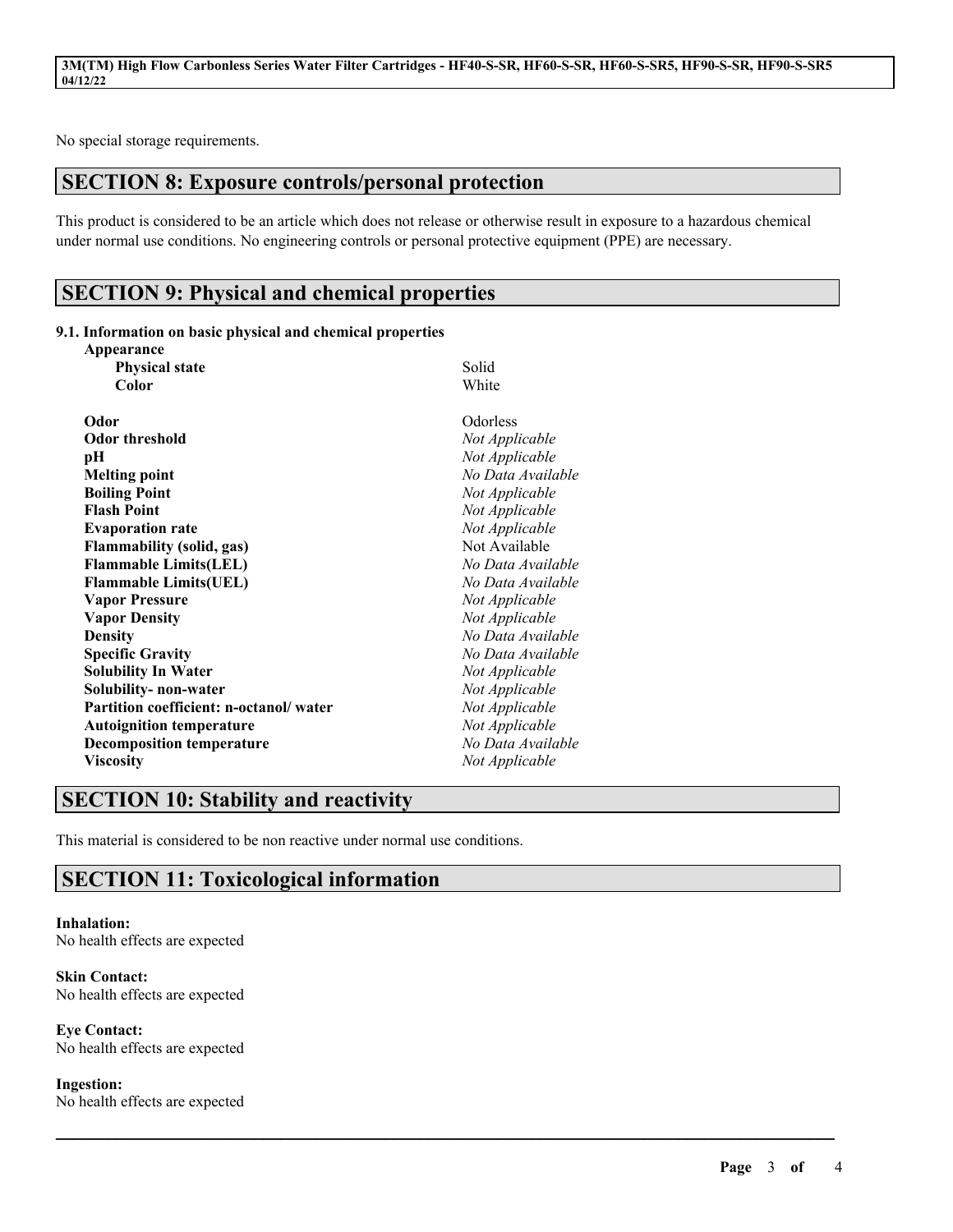**3M(TM) High Flow Carbonless Series Water Filter Cartridges - HF40-S-SR, HF60-S-SR, HF60-S-SR5, HF90-S-SR, HF90-S-SR5 04/12/22**

#### **Additional Information:**

This product, when used under reasonable conditions and in accordance with the directions for use, should not present a health hazard. However, use or processing of the product in a manner not in accordance with the product's directions for use may affect the performance of the product and may present potential health and safety hazards.

### **SECTION 12: Ecological information**

This article is expected to present a low environmental risk either because use and disposal are unlikely to result in a significant release of components to the environment or because those components that may be released are expected to have insignificant environmental impact.

### **SECTION 13: Disposal considerations**

Dispose of contents/container in accordance with the local/regional/national/international regulations.

### **SECTION 14: Transport Information**

Please contact the emergency numbers listed on the first page of the SDS for Transportation Information for this material.

### **SECTION 15: Regulatory information**

#### **Chemical Inventories**

This product is an article as defined by TSCA regulations, and is exempt from TSCA Inventory requirements.

### **SECTION 16: Other information**

| <b>Document Group:</b> | 39-4967-4 | <b>Version Number:</b>  | 4.06     |
|------------------------|-----------|-------------------------|----------|
| <b>Issue Date:</b>     | 04/12/22  | <b>Supercedes Date:</b> | 03/03/22 |

DISCLAIMER: The information in this Article Information Sheet (AIS) is believed to be correct as of the date issued. 3M Purification Inc. MAKES NO WARRANTIES, EXPRESSED OR IMPLIED, INCLUDING, BUT NOT LIMITED TO, ANY IMPLIED WARRANTY OF MERCHANTABILITY OR FITNESS FOR A PARTICULAR PURPOSE OR COURSE OF PERFORMANCE OR USAGE OF TRADE. User is responsible for determining whether the 3M Purification Inc. product is fit for a particular purpose and suitable for user's method of use or application. Given the variety of factors that can affect the use and application of a 3M Purification Inc. product, some of which are uniquely within the user's knowledge and control, it is essential that the user evaluate the 3M Purification Inc. product to determine whether it is fit for a particular purpose and suitable for user's method of use or application.

3M Purification Inc. provides information in electronic form as a service to its customers. Due to the remote possibility that electronic transfer may have resulted in errors, omissions or alterations in this information, 3M Purification Inc. makes no representations as to its completeness or accuracy. In addition, information obtained from a database may not be as current as the information in the AIS available directly from 3M Purification Inc.

 $\mathcal{L}_\mathcal{L} = \mathcal{L}_\mathcal{L} = \mathcal{L}_\mathcal{L} = \mathcal{L}_\mathcal{L} = \mathcal{L}_\mathcal{L} = \mathcal{L}_\mathcal{L} = \mathcal{L}_\mathcal{L} = \mathcal{L}_\mathcal{L} = \mathcal{L}_\mathcal{L} = \mathcal{L}_\mathcal{L} = \mathcal{L}_\mathcal{L} = \mathcal{L}_\mathcal{L} = \mathcal{L}_\mathcal{L} = \mathcal{L}_\mathcal{L} = \mathcal{L}_\mathcal{L} = \mathcal{L}_\mathcal{L} = \mathcal{L}_\mathcal{L}$ 

#### **3M Purification Inc. USA AISs are available at www.3M.com**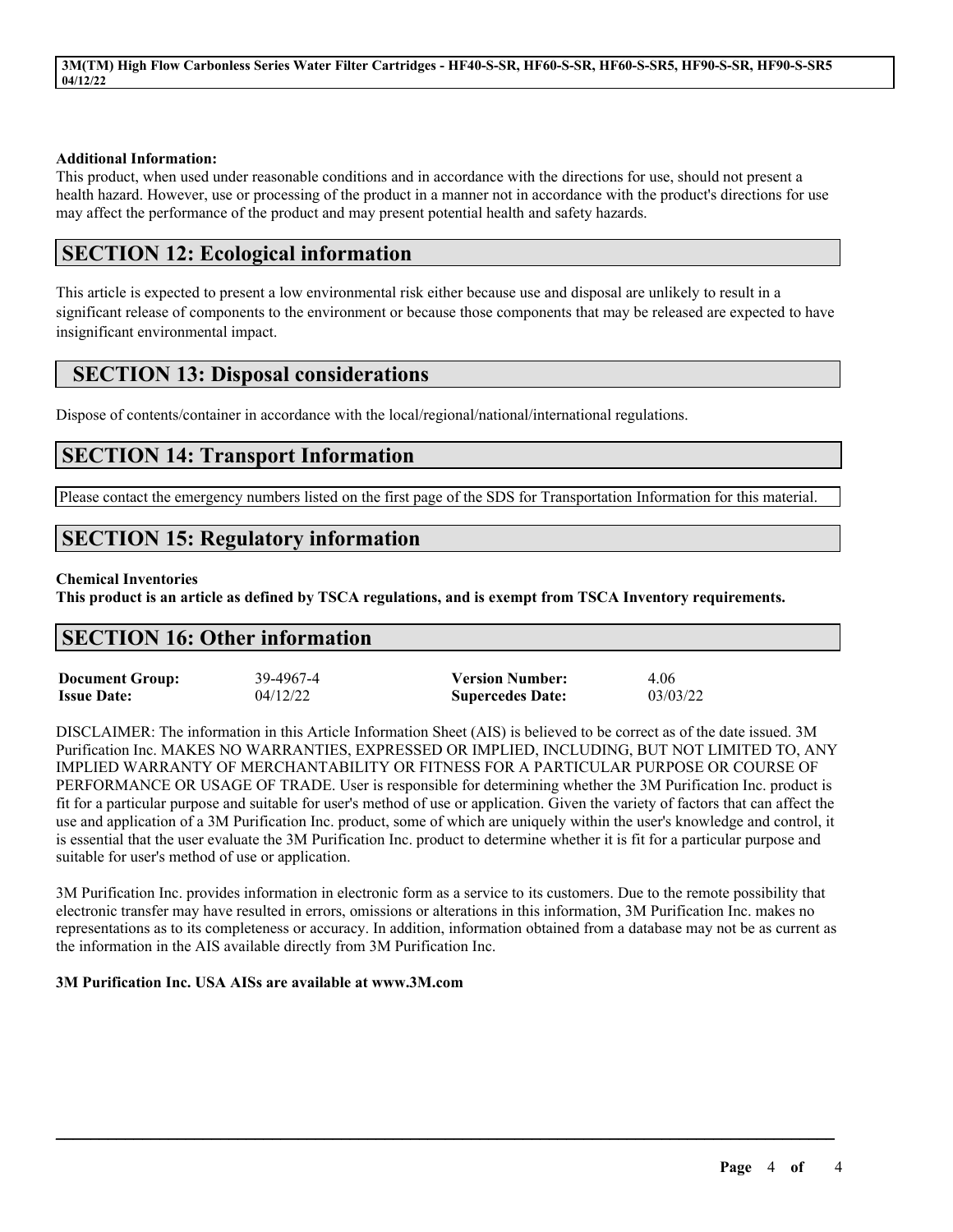

### **Article Information Sheet**

#### Copyright,2022, 3M Purification Inc.

All rights reserved. Copying and/or downloading of this information for the purpose of properly utilizing 3M Purification Inc. products is allowed provided that: (1) the information is copied in full with no changes unless prior written agreement is obtained from 3M Purification Inc., and (2) neither the copy nor the original is resold or otherwise distributed with the intention of earning a profit thereon.

This Article Information Sheet is provided as a courtesy in response to a customer request. A Safety Data Sheet (SDS) has not been prepared for these product(s) because they are articles. Articles are not subject to the Occupational Safety and Health Administration's Hazard Communication Standard (29 CFR 1910.1200(b)(6)(v)). As defined in this standard: "Article" means a manufactured item other than a fluid or particle: (i) which is formed to a specific shape or design during manufacture; (ii) which has end use function(s) dependent in whole or in part upon its shape or design during end use; and (iii) which under normal conditions of use does not release more than very small quantities, e.g., minute or trace amounts of a hazardous chemical, and does not pose a physical hazard or health risk to employees.

| <b>Document Group:</b> | 39-3612-7 | <b>Version Number:</b>  | 1.04     |
|------------------------|-----------|-------------------------|----------|
| <b>Issue Date:</b>     | 04/12/22  | <b>Supercedes Date:</b> | 12/22/21 |

### **SECTION 1: Identification**

#### **1.1. Product identifier**

3M™ In-line Scale Inhibition Filter Cartridge HF8-S

#### **Product Identification Numbers**

5582113, 70-0203-1902-9 7100051029

**1.2. Recommended use and restrictions on use**

#### **Recommended use** Water Filtration

**1.3. Supplier's details**

| 1.3. Supplier's details |                                                   |
|-------------------------|---------------------------------------------------|
| <b>MANUFACTURER:</b>    | 3M Purification Inc.                              |
| DIVISION:               | Separation and Purification Sciences Div          |
| <b>ADDRESS:</b>         | 400 Research Parkway, Meriden, CT 06450-1018, USA |
| Telephone:              | 1-888-3M HELPS (1-888-364-3577)                   |
|                         |                                                   |

#### **1.4. Emergency telephone number** 1-800-364-3577 or (651) 737-6501 (24 hours)

#### **SECTION 2: Hazard identification**

This product is exempt from hazard classification according to OSHA Hazard Communication Standard, 29 CFR 1910.1200.

 $\mathcal{L}_\mathcal{L} = \mathcal{L}_\mathcal{L} = \mathcal{L}_\mathcal{L} = \mathcal{L}_\mathcal{L} = \mathcal{L}_\mathcal{L} = \mathcal{L}_\mathcal{L} = \mathcal{L}_\mathcal{L} = \mathcal{L}_\mathcal{L} = \mathcal{L}_\mathcal{L} = \mathcal{L}_\mathcal{L} = \mathcal{L}_\mathcal{L} = \mathcal{L}_\mathcal{L} = \mathcal{L}_\mathcal{L} = \mathcal{L}_\mathcal{L} = \mathcal{L}_\mathcal{L} = \mathcal{L}_\mathcal{L} = \mathcal{L}_\mathcal{L}$ 

# **SECTION 3: Composition/information on ingredients**

**Ingredient C.A.S.** No.  $\begin{bmatrix} \phi & \phi \end{bmatrix}$  by Wt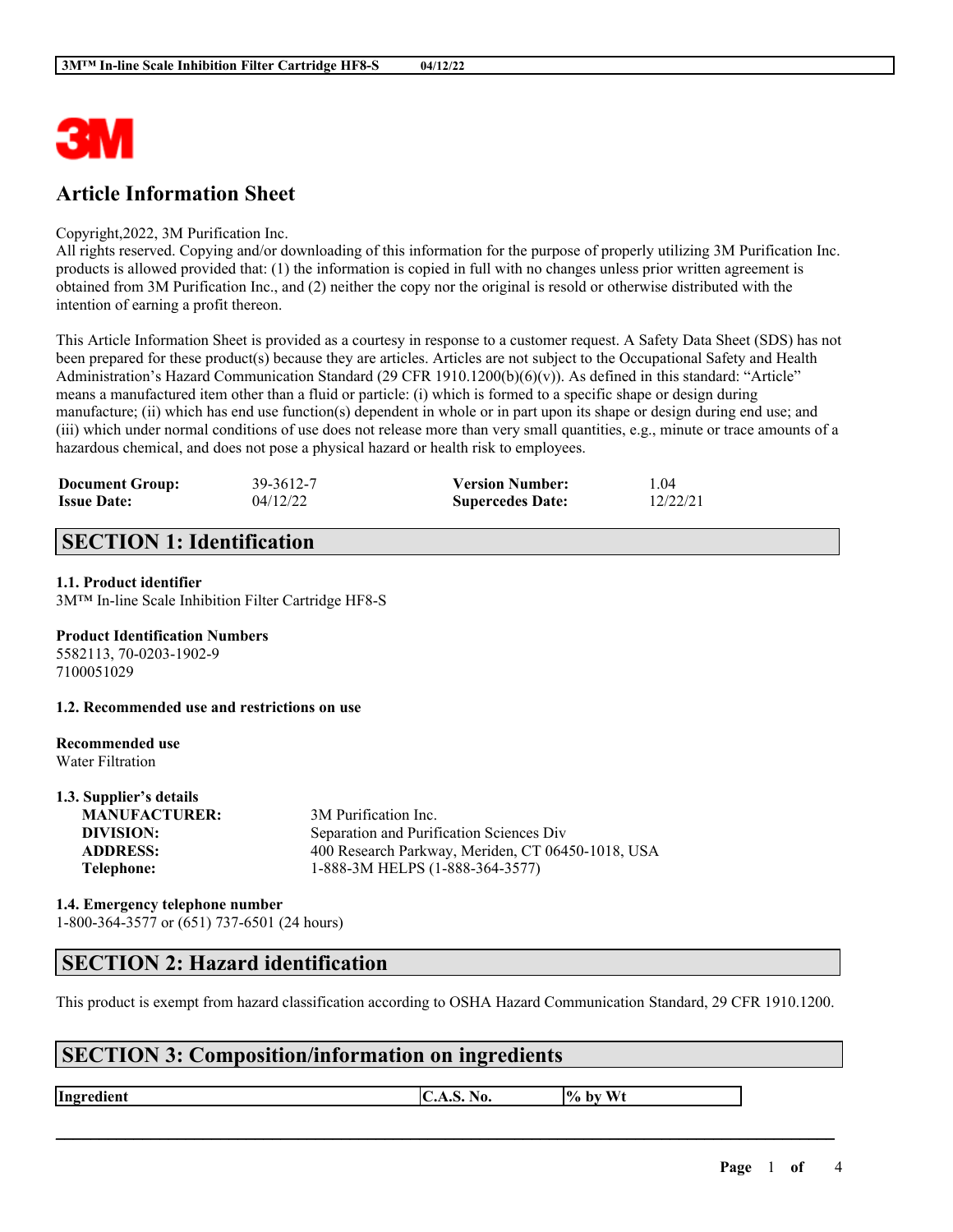| Scale Inhibitor                              | Mixture       | $40 -$<br>- 45           |
|----------------------------------------------|---------------|--------------------------|
| Stainless Steel Head                         | Trade Secret* | $30 - 35$                |
| Talc Filled Polypropylene Sump and Cover     | Mixture       | -30<br>$25 -$            |
| Ethene/Propene Outlet Tube, Ribbon, and Disc | Trade Secret* | $\overline{\phantom{a}}$ |
| $O-Rings$                                    | Trade Secret* |                          |

\*The specific chemical identity and/or exact percentage (concentration) of this composition has been withheld as a trade secret.

### **SECTION 4: First aid measures**

#### **4.1. Description of first aid measures**

**Inhalation:** No need for first aid is anticipated.

**Skin Contact:** No need for first aid is anticipated.

**Eye Contact:** No need for first aid is anticipated.

**If Swallowed:** No need for first aid is anticipated.

### **SECTION 5: Fire-fighting measures**

In case of fire: Use a fire fighting agent suitable for ordinary combustible material such as water or foam.

### **SECTION 6: Accidental release measures**

# **6.1. Personal precautions, protective equipment and emergency procedures**

Not applicable.

#### **6.2. Environmental precautions**

Not applicable.

**6.3. Methods and material for containment and cleaning up** Not applicable.

### **SECTION 7: Handling and storage**

#### **7.1. Precautions for safe handling**

This product is considered to be an article which does not release or otherwise result in exposure to a hazardous chemical under normal use conditions.

#### **7.2. Conditions for safe storage including any incompatibilities**

No special storage requirements.

### **SECTION 8: Exposure controls/personal protection**

This product is considered to be an article which does not release or otherwise result in exposure to a hazardous chemical under normal use conditions. No engineering controls or personal protective equipment (PPE) are necessary.

 $\mathcal{L}_\mathcal{L} = \mathcal{L}_\mathcal{L} = \mathcal{L}_\mathcal{L} = \mathcal{L}_\mathcal{L} = \mathcal{L}_\mathcal{L} = \mathcal{L}_\mathcal{L} = \mathcal{L}_\mathcal{L} = \mathcal{L}_\mathcal{L} = \mathcal{L}_\mathcal{L} = \mathcal{L}_\mathcal{L} = \mathcal{L}_\mathcal{L} = \mathcal{L}_\mathcal{L} = \mathcal{L}_\mathcal{L} = \mathcal{L}_\mathcal{L} = \mathcal{L}_\mathcal{L} = \mathcal{L}_\mathcal{L} = \mathcal{L}_\mathcal{L}$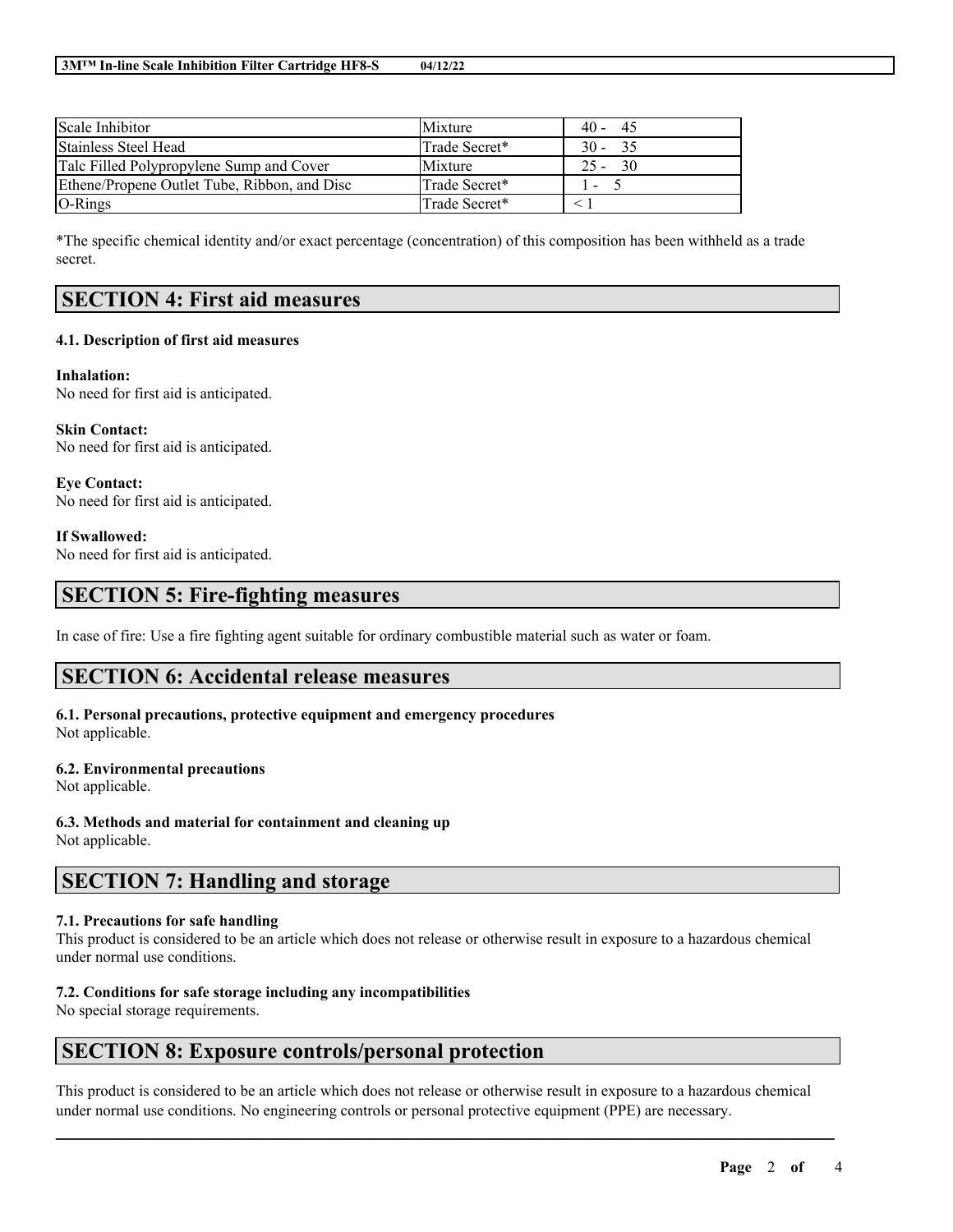### **SECTION 9: Physical and chemical properties**

#### **9.1. Information on basic physical and chemical properties**

| Appearance                             |                   |
|----------------------------------------|-------------------|
| <b>Physical state</b>                  | Solid             |
| Color                                  | White             |
| Odor                                   | Odorless          |
| <b>Odor threshold</b>                  | No Data Available |
| рH                                     | Not Applicable    |
| <b>Melting point</b>                   | No Data Available |
| <b>Boiling Point</b>                   | Not Applicable    |
| <b>Flash Point</b>                     | Not Applicable    |
| <b>Evaporation rate</b>                | Not Applicable    |
| <b>Flammability (solid, gas)</b>       | Not Available     |
| <b>Flammable Limits(LEL)</b>           | Not Applicable    |
| <b>Flammable Limits(UEL)</b>           | Not Applicable    |
| <b>Vapor Pressure</b>                  | Not Applicable    |
| <b>Vapor Density</b>                   | Not Applicable    |
| <b>Density</b>                         | No Data Available |
| <b>Specific Gravity</b>                | No Data Available |
| <b>Solubility In Water</b>             | Not Applicable    |
| Solubility- non-water                  | No Data Available |
| Partition coefficient: n-octanol/water | Not Applicable    |
| <b>Autoignition temperature</b>        | Not Applicable    |
| <b>Decomposition temperature</b>       | No Data Available |
| <b>Viscosity</b>                       | Not Applicable    |

### **SECTION 10: Stability and reactivity**

This material is considered to be non reactive under normal use conditions.

### **SECTION 11: Toxicological information**

#### **Inhalation:**

No health effects are expected

**Skin Contact:** No health effects are expected

**Eye Contact:** No health effects are expected

**Ingestion:** No health effects are expected

#### **Additional Information:**

This product, when used under reasonable conditions and in accordance with the directions for use, should not present a health hazard. However, use or processing of the product in a manner not in accordance with the product's directions for use may affect the performance of the product and may present potential health and safety hazards.

 $\mathcal{L}_\mathcal{L} = \mathcal{L}_\mathcal{L} = \mathcal{L}_\mathcal{L} = \mathcal{L}_\mathcal{L} = \mathcal{L}_\mathcal{L} = \mathcal{L}_\mathcal{L} = \mathcal{L}_\mathcal{L} = \mathcal{L}_\mathcal{L} = \mathcal{L}_\mathcal{L} = \mathcal{L}_\mathcal{L} = \mathcal{L}_\mathcal{L} = \mathcal{L}_\mathcal{L} = \mathcal{L}_\mathcal{L} = \mathcal{L}_\mathcal{L} = \mathcal{L}_\mathcal{L} = \mathcal{L}_\mathcal{L} = \mathcal{L}_\mathcal{L}$ 

# **SECTION 12: Ecological information**